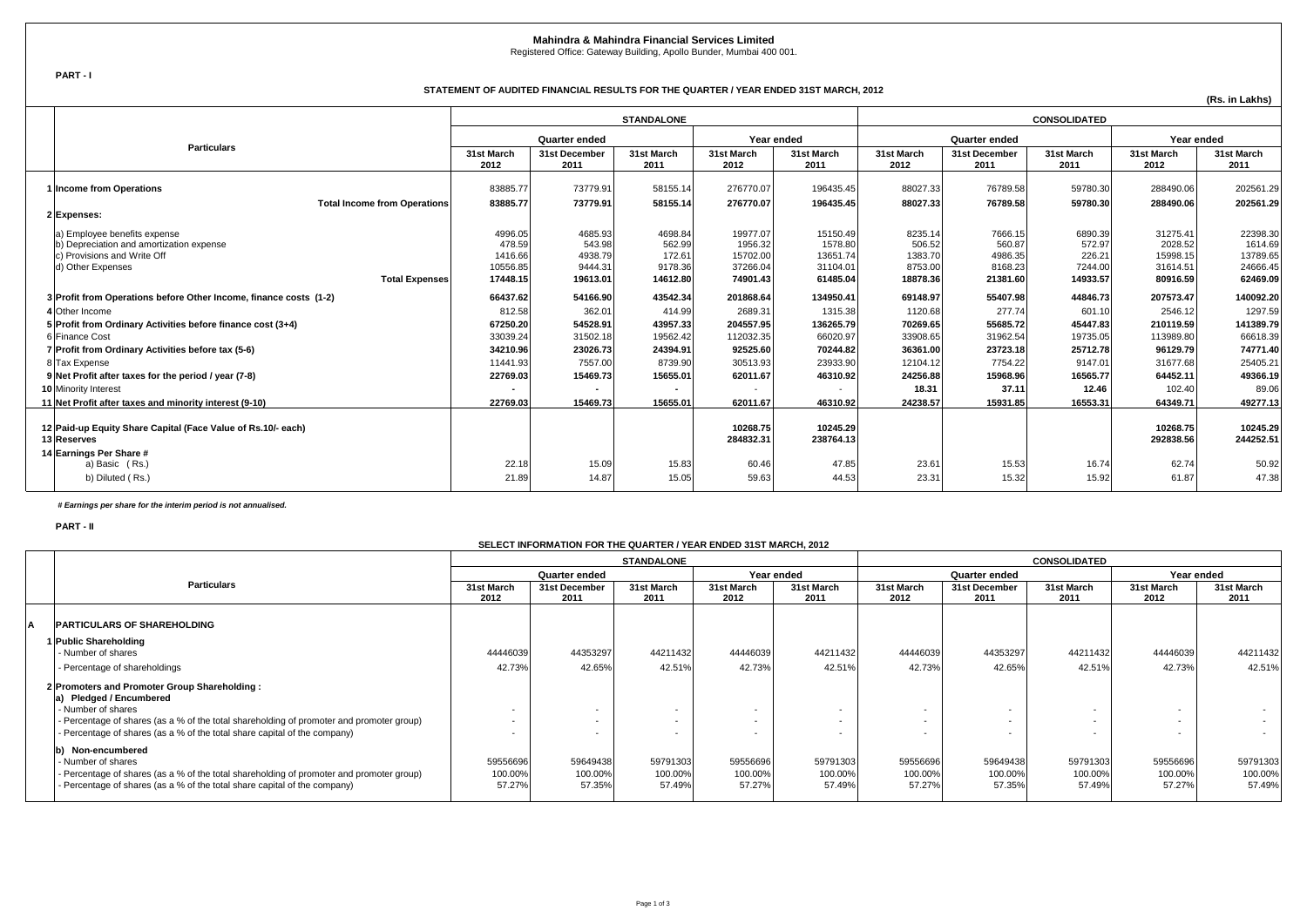|    | <b>Particulars</b>                                                                                                                                          | <b>Quarter ended</b><br>31st March<br>2012 |
|----|-------------------------------------------------------------------------------------------------------------------------------------------------------------|--------------------------------------------|
| ΙB | <b>INVESTOR COMPLAINTS</b>                                                                                                                                  |                                            |
|    | Pending at the beginning of the quarter<br>Received during the quarter<br>Disposed off during the quarter<br>Remaining unresolved at the end of the quarter | 16<br>16                                   |

## **STATEMENT OF ASSETS AND LIABILITIES AS ON 31ST MARCH, 2012**

|   |                                  |                                       |                       |                    |                       | (Rs. in Lakhs) |  |
|---|----------------------------------|---------------------------------------|-----------------------|--------------------|-----------------------|----------------|--|
|   |                                  |                                       | <b>STANDALONE</b>     |                    | <b>CONSOLIDATED</b>   |                |  |
|   | <b>Particulars</b>               |                                       | Year ended 31st March |                    | Year ended 31st March |                |  |
|   |                                  |                                       | 2012                  | 2011               | 2012                  | 2011           |  |
|   |                                  |                                       |                       |                    |                       |                |  |
| A | <b>EQUITY AND LIABILITIES</b>    |                                       |                       |                    |                       |                |  |
|   | 1 Shareholders' funds            |                                       |                       |                    |                       |                |  |
|   | a) Share Capital                 |                                       | 10268.75              | 10245.29           | 10268.75              | 10245.29       |  |
|   | b) Reserves and Surplus          |                                       | 284832.31             | 238764.13          | 292838.56             | 244252.51      |  |
|   |                                  | Sub-total - Shareholders' funds       | 295101.06             | 249009.42          | 303107.31             | 254497.80      |  |
|   | 2 Minority Interest              |                                       |                       |                    | 770.74                | 468.34         |  |
|   |                                  |                                       |                       |                    |                       |                |  |
|   | 3 Non-current liabilities        |                                       |                       |                    |                       |                |  |
|   | a) Long-term borrowings          |                                       | 929073.95             | 649401.44          | 991100.74             | 660251.92      |  |
|   | b) Other Long-term liabilities   |                                       | 4874.18               | 3720.26            | 4874.18               | 3720.26        |  |
|   | c) Long term provisions          |                                       | 40222.25              | 44437.22           | 40733.33              | 44641.05       |  |
|   |                                  | Sub-total - Non-current liabilities   | 974170.38             | 697558.92          | 1036708.25            | 708613.23      |  |
|   | <b>4 Current liabilities</b>     |                                       |                       |                    |                       |                |  |
|   | a) Short Term Borrowings         |                                       | 144913.51             | 67655.80           | 143895.09             | 65493.80       |  |
|   | b) Trade payables                |                                       | 37653.68              | 28553.37           | 38132.75              | 28971.29       |  |
|   | c) Other current liabilities     |                                       | 362989.85             | 289077.88          | 377061.14             | 291670.45      |  |
|   | d) Short term provisions         |                                       | 41327.34              | 36441.87           | 42406.23              | 37141.04       |  |
|   |                                  | Sub-total - Current liabilities       | 586884.38             | 421728.92          | 601495.21             | 423276.58      |  |
|   |                                  |                                       |                       |                    |                       |                |  |
|   |                                  | <b>TOTAL - EQUITY AND LIABILITIES</b> | 1856155.82            | 1368297.26         | 1942081.51            | 1386855.95     |  |
| B | <b>ASSETS</b>                    |                                       |                       |                    |                       |                |  |
|   | 1 Non-current assets             |                                       |                       |                    |                       |                |  |
|   | a) Fixed Assets                  |                                       | 9892.30               | 7896.86            | 10274.84              | 8108.95        |  |
|   | b) Goodwill on consolidation     |                                       |                       |                    | 4.76                  | 4.76           |  |
|   | c) Non-current investments       |                                       | 21313.04              | 14297.67           | 14725.65              | 9359.64        |  |
|   | d) Deferred tax assets (Net)     |                                       | 20121.03              | 21672.96           | 20331.14              | 21755.96       |  |
|   |                                  |                                       | 921056.92             | 631214.32          | 963940.17             | 657051.21      |  |
|   | e) Long-term loans and advances  | Sub-total - Non-current assets        | 972383.29             | 675081.81          | 1009276.56            | 696280.52      |  |
|   | 2 Current assets                 |                                       |                       |                    |                       |                |  |
|   |                                  |                                       |                       |                    | 28937.55              |                |  |
|   | a) Current investments           |                                       | 28937.55<br>768.40    | 53157.78<br>694.62 | 1112.13               | 53157.78       |  |
|   | b) Trade receivables             |                                       |                       |                    |                       | 1047.37        |  |
|   | c) Cash and cash equivalents     |                                       | 24521.03              | 29761.99           | 27173.87              | 32358.73       |  |
|   | d) Short-term loans and advances |                                       | 828791.06             | 609023.63          | 874836.96             | 603647.38      |  |
|   | e) Other current assets          |                                       | 754.49                | 577.43             | 744.44                | 364.17         |  |
|   |                                  | <b>Sub-total - Current assets</b>     | 883772.53             | 693215.45          | 932804.95             | 690575.43      |  |
|   |                                  | <b>TOTAL - ASSETS</b>                 | 1856155.82            | 1368297.26         | 1942081.51            | 1386855.95     |  |